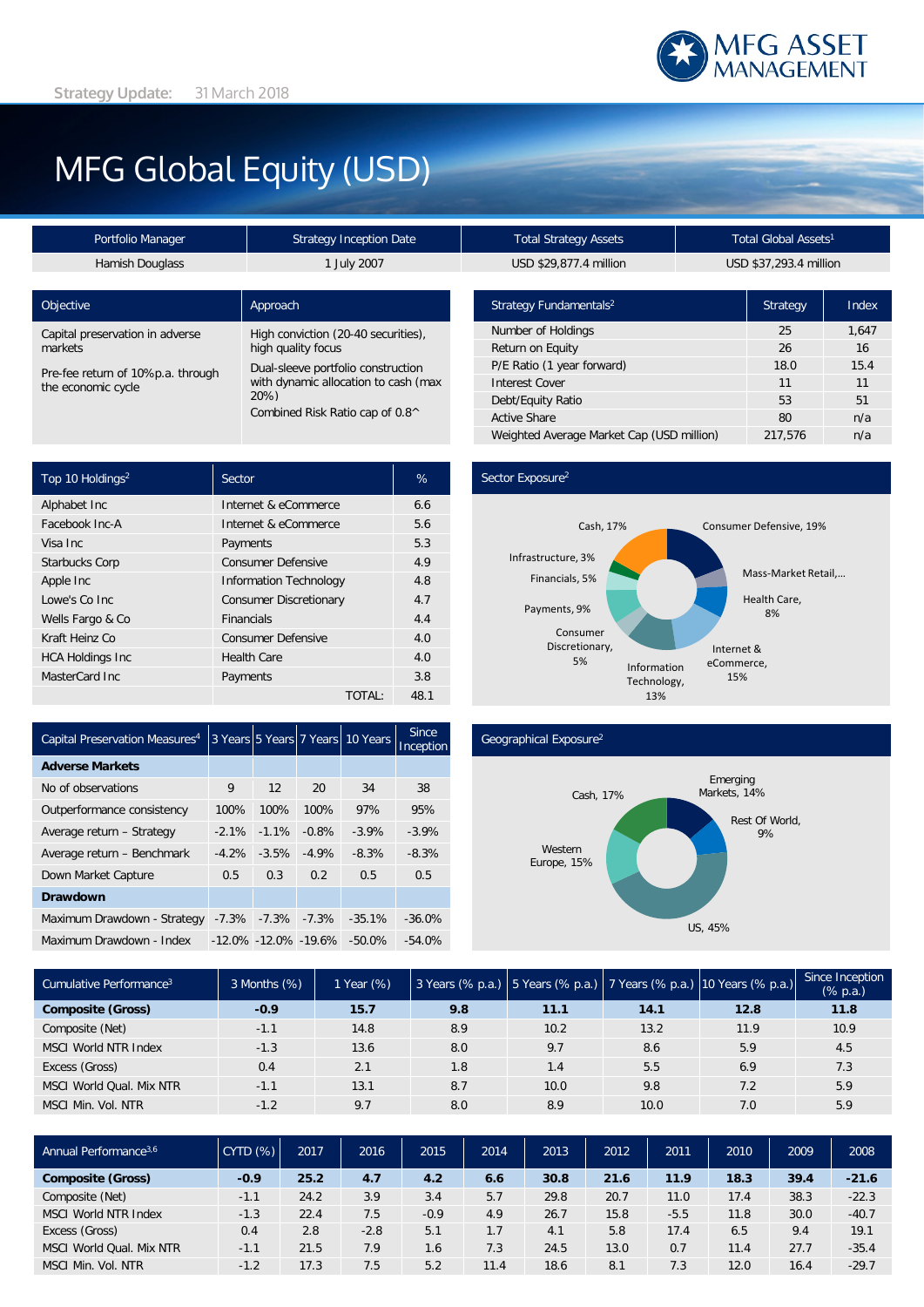| Supplementary Statistical Measures <sup>5</sup> | 3 Years | 5 Years | 7 Years | Since Inception |
|-------------------------------------------------|---------|---------|---------|-----------------|
| Turnover                                        | 22.3%   | 21.6%   | 18.6%   | 14.9%           |
| Beta                                            | 0.8     | 0.9     | 0.7     | 0.8             |
| Tracking Error (% p.a.)                         | 3.8%    | 3.9%    | 5.4%    | 6.8%            |
| Standard Deviation - Strategy                   | 9.6%    | 9.5%    | 9.8%    | 13.2%           |
| <b>Information Ratio</b>                        | 0.5     | 0.3     | 1.0     | 1.1             |

1 Comprised of all Global Strategies.

2 The data is based on a representative portfolio for the strategy. Sectors are internally defined. Geographical exposure is calculated on a look through basis based on underlying revenue exposure of<br>individual companies h

3 Returns are for the Global Equity Composite and denoted in USD. Performance would vary if returns were denominated in a currency other than USD. Refer to the GIPS Disclosure section below for<br>further information. Composi

under consideration. Actual fees may vary depending on, among other things, the applicable fee schedule and portfolio size. Fees are available upon request.<br>4 Risk measures are calculated before fees and in USD. An adverse measured monthly.

5 Supplementary Statistical Measures Beta, Tracking Error and Information Ratio are calculated in USD using the MSCI World NTR Index. 6 Last 10 years of annual returns shown.

^ Combined risk ratio is a measure of relative beta and relative drawdown to MSCI World NTR USD Index. Please contact MFGAM should you wish for further details on the calculation. \* Returns are only for part year.

#### **IMPORTANT NOTICE**

This material is being furnished to you to provide summary information regarding Magellan Asset Management Limited 'doing business as'/'trading as' MFG Asset Management ('MFG Asset Management') and an investment fund or investment strategy managed by MFG Asset Management ('Strategy'). No distribution of this material will be made in any jurisdiction where such distribution is not authorised or is unlawful. This material is not intended to constitute advertising or advice of any kind and you should not construe the contents of this material as legal, tax, investment or other advice.

The investment program of the Strategy presented herein is speculative and may involve a high degree of risk. The Strategy is not intended as a complete investment program and is suitable only for sophisticated investors who can bear the risk of loss. The Strategy may lack diversification, which can increase the risk of loss to investors. The Strategy's performance may be volatile. The past performance of the Strategy is not necessarily indicative of future results and no person guarantees the performance of the Strategy or the amount or timing of any return from it. There can be no assurance that the Strategy will achieve any targeted returns, that asset allocations will be met or that the Strategy will be able to implement its investment Strategy or achieve its investment objective. The management fees, incentive fees and allocation and other expenses of the Strategy will reduce trading profits, if any, or increase losses. The Strategy will have limited liquidity, no secondary market for interests in the Strategy is expected to develop and there are restrictions on an investor's ability to withdraw and transfer interests in the Strategy. In making an investment decision, you must rely on your own examination of any offering documents relating to the Strategy.

No representation or warranty, express or implied, is made with respect to the correctness, accuracy, reasonableness or completeness of any of the information contained in this material. This information is subject to change at any time and no person has any responsibility to update any of the information provided in this material. MFG Asset Management will not be responsible or liable for any losses, whether direct, indirect or consequential, including loss of profits, damages, costs, claims or expenses, relating to or arising from your use or reliance<br>upon any part of the informat

This material is strictly confidential and is being provided to you solely for your information and must not be copied, reproduced, published, distributed, disclosed or passed to any other person at any time without the prior written consent of MFG Asset Management. Any trademarks, logos, and service marks contained herein may be the registered and unregistered trademarks of their respective owners. Nothing contained herein should be construed as granting by implication, or otherwise, any licence or right to use any trademark displayed without the written permission of the owner.

United Kingdom - This material does not constitute an offer or inducement to engage in an investment activity under the provisions of the Financial Services and Markets Act 2000 (FSMA). This material does not form part of any offer or invitation to purchase, sell or subscribe for, or any solicitation of any such offer to purchase, sell or subscribe for, any shares, units or other type of investment product or service. This material or any part of it, or the fact of its distribution, is for background purposes only. This material has not been approved by a person authorised under the FSMA and its distribution in the United Kingdom and is only being made to persons in circumstances that will not constitute a financial promotion for the purposes of section 21 of the FSMA as a result of an exemption contained in the FSMA 2000 (Financial Promotion) Order 2005 as set out below. This material is exempt from the restrictions in the FSMA as it is to be strictly communicated only to 'investment professionals' as defined in Article 19(5) of the Financial Services and Markets Act 2000 (Financial Promotion) Order 2005 (FPO).

United States of America - This material is not intended as an offer or solicitation for the purchase or sale of any securities, financial instrument or product or to provide financial services. It is not the intention of MFG Asset Management to create legal relations on the basis of information provided herein. Where performance figures are shown net of fees charged to clients, the performance has been reduced by the amount of the highest fee charged to any client employing that particular strategy during the period under consideration. Actual fees may vary depending on, among other things, the applicable fee schedule and portfolio size. Fees are available upon request and also may be found in Part II of MFG Asset Management's Form ADV.

The MSCI World Index (Net) is a free-float adjusted market capitalization weighted index that is designed to measure the equity performance of 24 developed markets. Index results assume the reinvestment of all distributions of capital gain and net investment income using a tax rate applicable to non-resident institutional investors who do not benefit from double taxation treaties.

#### **GLOBAL INVESTMENT PERFORMANCE STANDARDS (GIPS®) DISCLOSURE**

Magellan Asset Management Limited, doing business as MFG Asset Management in jurisdictions outside Australia and New Zealand, (MFG Asset Management) claims compliance with the Global Investment Performance Standards (GIPS ®)

For the purpose of complying with GIPS, the Firm is defined as all discretionary portfolios managed by MFG Asset Management.

The Global Equity composite is a concentrated global equity strategy investing in high quality companies (typically 20-40 stocks). High quality companies are those companies that have sustainable competitive advantages which translate into returns on capital materially in excess of their cost of capital for a sustained period of time. The investment objectives of the Global Equity strategy are to earn superior risk adjusted returns through the business cycle whilst minimising the risk of a permanent capital loss. The composite was created in December 2011.

To achieve investment objectives, the composite may also use derivative financial instruments including, but not limited to, options, swaps, futures and forwards. Derivatives are subject<br>to the risk of changes in the marke leveraging effect, which may increase the volatility of the composite and may reduce its returns.

A list of composites and descriptions, as well as policies for valuing investments, calculating performance, and preparing compliant presentations are available upon request by emailing client.reporting@magellangroup.com.au

The representative portfolio is an account in the composite that closely reflects the portfolio management style of the strategy. Performance is not a consideration in the selection of the<br>representative portfolio. The cha representative portfolio and the other accounts in the composite is available upon request.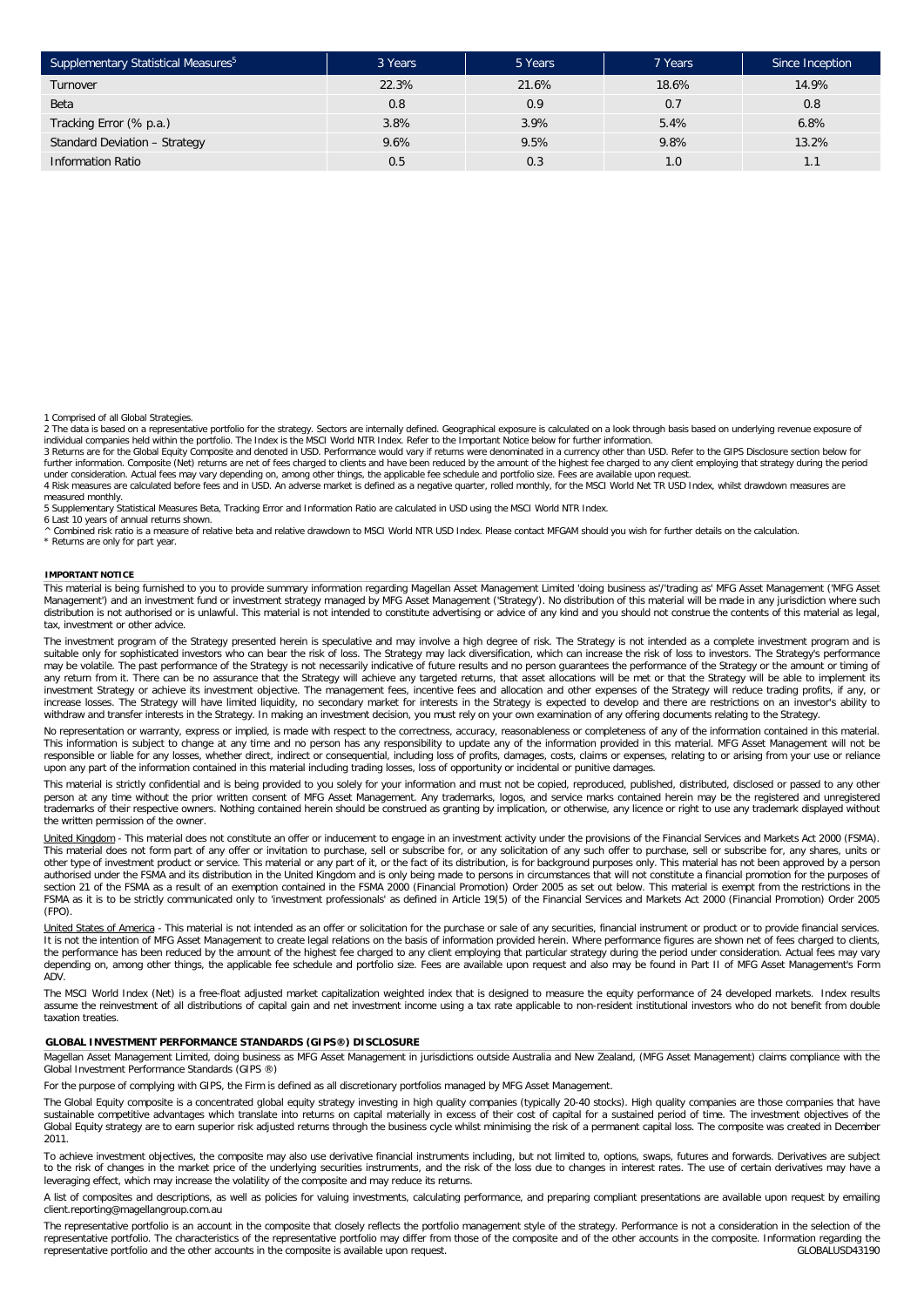# **Market Commentary**

Global stocks fell for the first quarter in eight in the March quarter after US President Donald Trump imposed import restrictions that could lead to trade wars (especially with China), concerns mounted that US inflation might accelerate enough to prompt the Federal Reserve to tighten monetary policy more quickly than expected, worries gripped that regulators would crack down on US technology companies, and populist parties dominated in Italy's election. During the quarter, nine of the 11 sectors in the MSCI World Index fell in US-dollar terms. Telecoms (-5.9%) and energy (-5.4%) fell most while information technology fared best (+3.4%).

US stocks slid as concerns mounted about trade wars, the stability of the Trump administration, inflation and tech regulation. The White House imposed tariffs on steel (25%) and aluminium (10%), prompting Trump's top economic adviser Gary Cohn to resign, and targeted China with at least US\$50 billion worth of tariffs. After a report showed accelerating wages growth, investors fretted that fiscal stimulus in the form of corporate tax cuts and extra spending would prompt the Fed to raise the cash rate more than three times in 2018. In March, the Fed raised the US cash rate by 25 basis points to between 1.5% and 1.75%, its highest range since the global financial crisis began, but still flagged only another two rate increases this year. The clouds over tech stocks included concerns about data privacy, and moves by the EU to tax their revenues. Over the quarter, economic reports showed consumer prices rose a higher-than-expected 2.2% in the 12 months to February, the jobless rate stayed at a 17-year low of 4.1% for a fifth consecutive month in February and the US economy expanded a revised 2.9% in the fourth quarter. The S&P 500 Index fell 1.2%.

European stocks fell amid political uncertainty even though economic readings were positive. Investors were concerned about the shape and direction of Italy's next government after eurosceptic and anti-establishment parties won 55% of the popular vote in elections that left the debt-heavy country with a hung parliament. Reports out over the quarter showed the eurozone economy expanded 0.6% in the fourth quarter, consumer prices rose 1.1% in the 12 months to February and industrial production rose 2.7% in January from a year earlier. The Euro Stoxx 50 Index lost 4.1%.

In Asia, Japanese stocks sagged as a cronyism scandal enveloping Prime Minister Shinzō Abe could see him lose a party leadership election this September. Over the quarter, a report showed Japan's economy, after expanding at an annualised rate of 0.5% in the fourth quarter, had notched eight consecutive quarters of growth, the longest such stretch in 28 years. In China, parliament abolished the term limits on the presidency that were installed in 1982, effectively making Xi Jinping ruler for as long as he wishes. Japan's Nikkei 225 Index slumped 6.6% while China's CSI 300 Index fell 3.3%.

# **Strategy Commentary**

The strategy recorded a negative return in US dollars for the quarter. Stocks that lagged included the investments in Kraft Heinz, Wells Fargo and Facebook. Kraft Heinz dropped after disappointing sales figures in the fourth quarter showed the plight of the US packaged-food industry and margin improvement was below expectations. Wells Fargo slid after the Federal Reserve took the unusual step of banning the bank from expanding its assets until the lender can show it has resolved its "widespread consumer abuses and compliance breakdowns". Facebook slumped after news that the data of about 50 million users was improperly gained by a UK company and used to target voters in the US elections of 2016 triggered investigations in the UK and US that pointed to stiffer regulation of tech companies. (In April, the number of users whose data was improperly gained was boosted to 87 million.)

Stocks that performed best included the investments in Mastercard, Visa and HCA Healthcare. Mastercard and Visa gained after the payments companies revealed that fourthquarter earnings beat estimates – in Mastercard's case, for instance, adjusted earnings per share surged 33% – due to higher consumer spending, and the companies boosted forecasts for 2018. HCA surged after the hospital chain reported a higher-than-expected profit for the fourth quarter on higher revenue and better control of expenses, said it would enjoy a lower effective tax rate of 25%, announced it would pay its first-ever quarterly dividend, and disclosed a US\$10.5 billion investment plan over the next three years.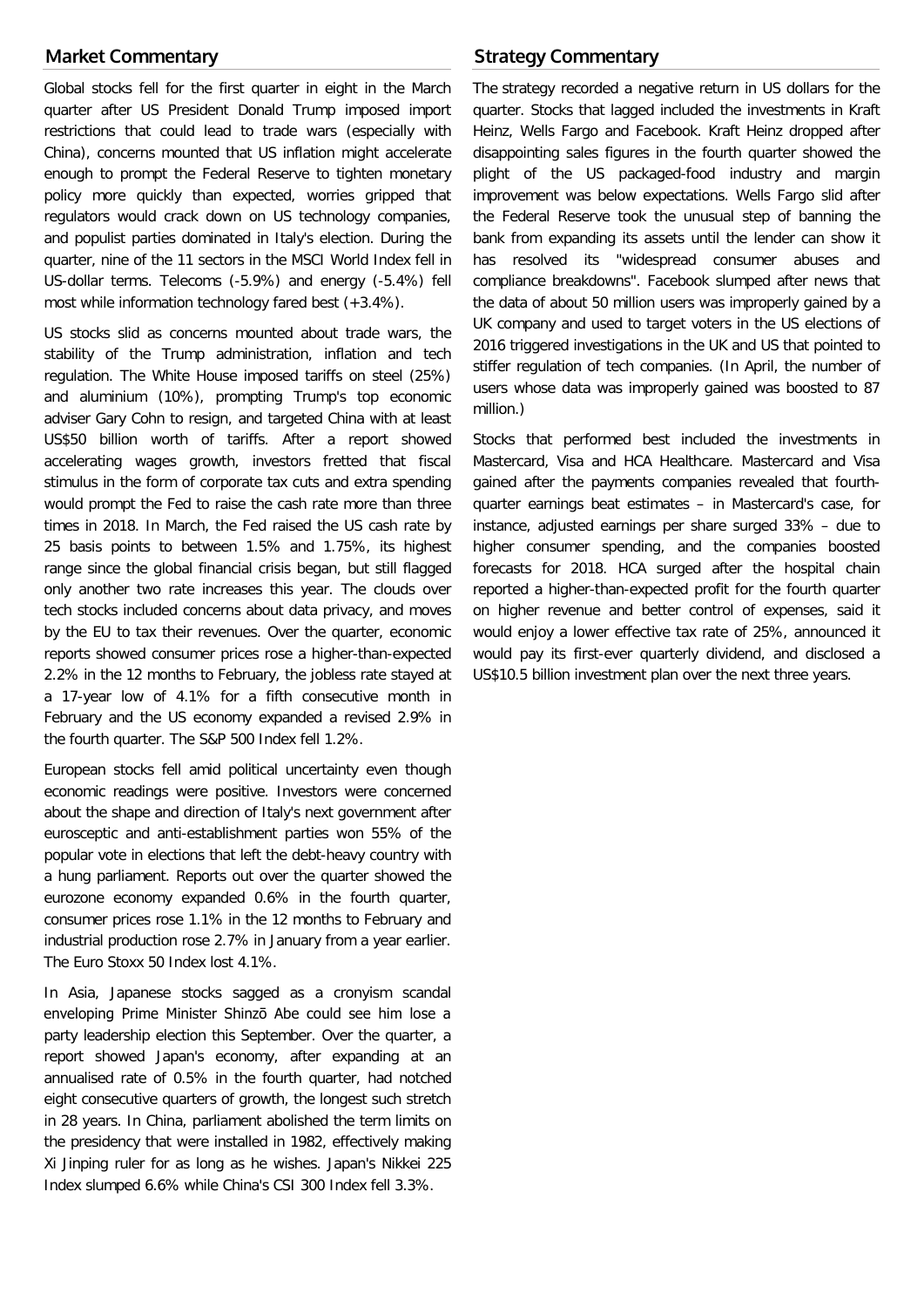# **Key Stock in Focus – HCA Healthcare**



Hospital Corporation of America<sup>®</sup>

## **HCA Healthcare - The largest US hospital chain is hard to disrupt**

Investors have long expected Jeff Bezos's Amazon to move to disrupt the notoriously expensive US healthcare industry in the same way the company has upended retail. Bezos exceeded expectations this year when, in his first foray into healthcare in what is an attempt to reduce Amazon's medical costs, he teamed with investment legend Warren Buffett and the biggest bank in the US.

On January 30, Amazon, Buffett's Berkshire Hathaway and JPMorgan Chase announced they would set up a venture to provide their combined one million workers with "simplified, high-quality and transparent healthcare at reasonable cost".<sup>[1](#page-3-0)</sup>

Even though these companies employ relatively few people, stocks for health insurers (or payers in the industry jargon) and other health supply-chain intermediaries dived on the news that such a formidable trio intends to curtail the "ballooning costs of healthcare" that "act as a hungry tapeworm on the American economy," in the words of Buffett.<sup>[2](#page-3-1)</sup> Among the stocks that plunged that day – some by as much as  $9\%$ <sup>[3](#page-3-2)</sup> – were health insurers such as Anthem and MetLife and pharmacy-benefit companies such as CVS Health and Express Scripts, which negotiate prescription drug programs for commercial health plans.

But many segments of healthcare were immune to the announcement. Hospital operators were one such subset.<sup>[4](#page-3-3)</sup> Most of the hospital providers rose slightly that day because running a hospital is such a complex labour-intensive business that few people expect an outside company, no matter how armed with nous, technology and financial muscle, to disrupt these businesses.

<span id="page-3-3"></span><span id="page-3-2"></span><span id="page-3-1"></span><span id="page-3-0"></span>Hospitals are hard to run because health and medicine are multifaceted and regulatory requirements are strict. Hospitals require much capital to establish and medical costs are difficult to control, especially as technology improves. They need skilled and expensive staff. Surgeons, who aren't hospital employees, are demanding. Yet they must be kept happy so they conduct their operations at the hospitals seeking their business. Listed hospital operators have the added challenge that about 80% of the market is catered for by not-for-profit ventures and about 50% of these lose money.

From an investor's point of view, the pick of the listed US hospital chains is the largest; HCA Healthcare, which provides about 5% of the country's hospital services. HCA earned revenue of US\$43.6 billion in fiscal 2017 from 46,638 beds in 179 hospitals (including six in the UK), 120 free-standing surgery centres and about 250 'urgent-care' (after-hours GP) clinics.

HCA is well placed to benefit from rising demand for healthcare as the ageing of the US population increases the incidence of chronic disease. The company's facilities, which each year cater to 26 million patient episodes, eight million emergency visits and 220,000 baby deliveries, have the biggest or second-biggest market shares in 19 of the 20 states where they are found. About half of HCA's hospitals and two-thirds of its beds are in the fastest-growing parts of the US's fastest-growing states.

HCA's other advantages include that it has built the infrastructure to cater for difficult surgeries by the 37,000 doctors who use its facilities. This enables the company to charge high fees and benefit from higher-margin procedures while positioning itself as the hospital of choice in each locality. The company reinvests a sizeable portion of profits to improve standards and expand – it is adding another 100 or so free-standing emergency and urgent-care clinics over the next 12 months. The company enjoys economies of scale and the three parts of its network circulate patients into the other parts of its network. Being part of a well-managed chain gives HCA's facilities strong bargaining positions when dealing with the commercial payers in the health industry, which allows HCA to enjoy industry-leading profit margins. Over time, HCA's expected revenue and profit growth should reward its investors.

While HCA is a low-risk investment from a disruption point of view, it faces other risks that must be monitored. Some are event driven – hurricanes and floods centred on Florida, Georgia, South Carolina and Texas, states where HCA has about half its hospitals, cost the company about US\$140 million in lost revenue in the third quarter of fiscal 2017. The overarching risk, however, is that much uncertainty surrounds the government regulation and funding of the US health system. President Donald Trump and the Republican Party more broadly are undermining the Affordable Health Care for America Act that was passed by former president Barack Obama in 2009 (and thus dubbed 'Obamacare') by making regulatory changes that don't require passing new laws. HCA's advantageous chain of hospitals and other facilities, and the fact that HCA is not dependent on government funding like its peers and is relatively insulated if Obamacare is repealed, mean the company can withstand such uncertainty better than many other healthcare stocks.